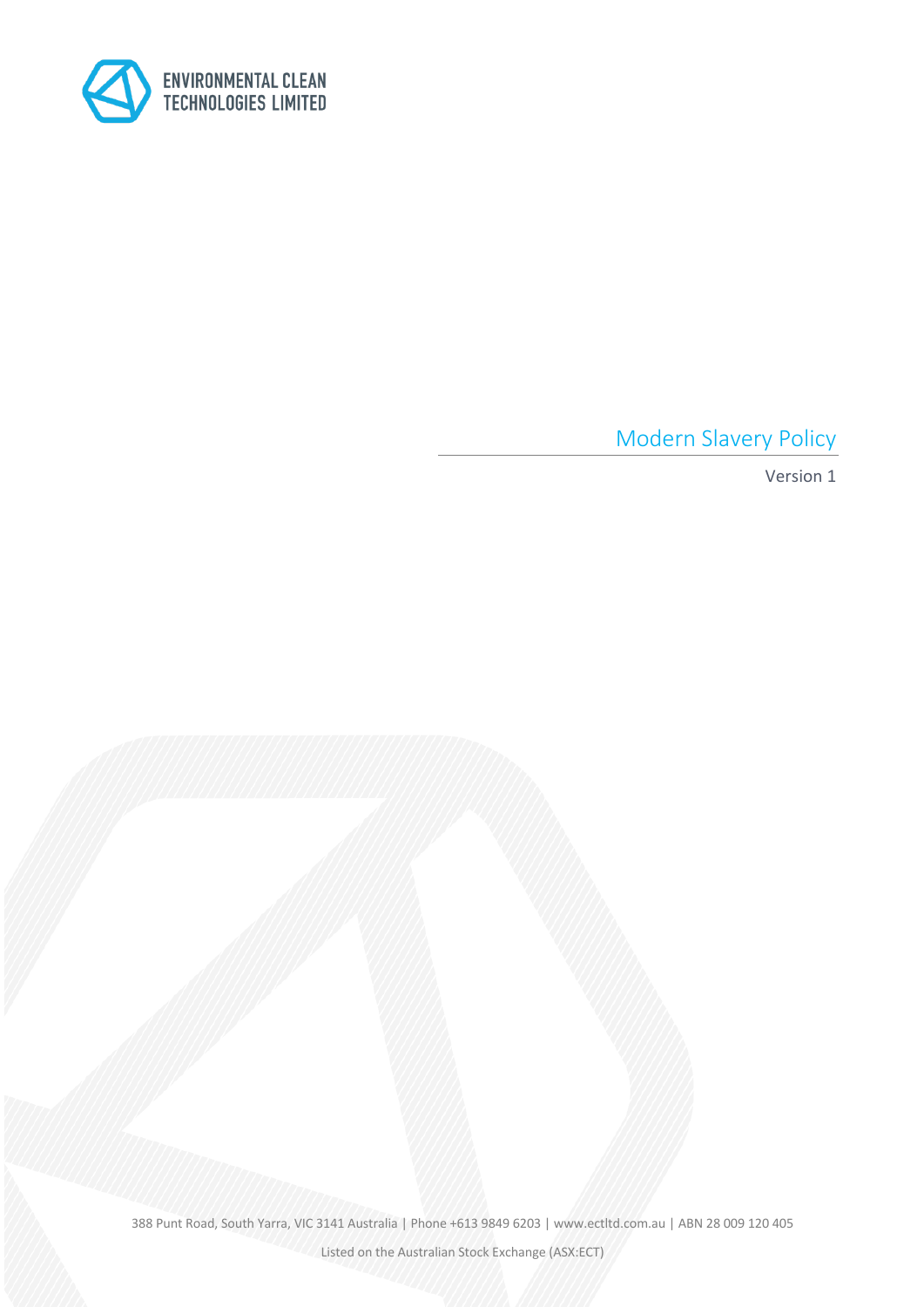# **Table of Contents**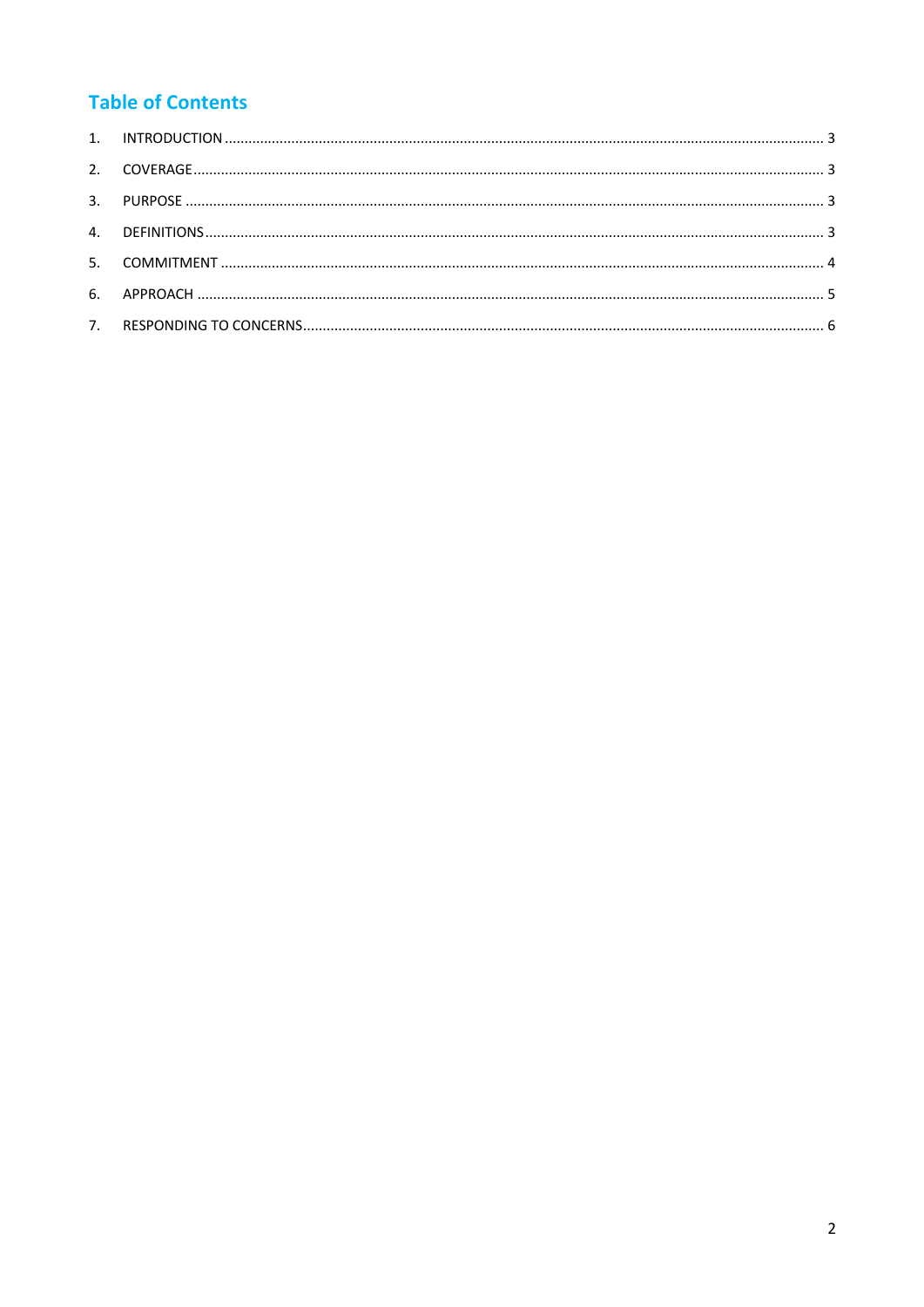# **1. Introduction**

Modern slavery is a heinous crime and a morally reprehensible act that deprives a person's liberty and dignity for another person's gain. It is a real problem for millions of people around the world, including many in developed countries, who are being kept and exploited in various forms of slavery. Every company is at risk of being involved in this crime through its own operations and its supply chain.

At Environmental Clean Technologies Limited ["ECT"], we have a zero-tolerance approach to modern slavery and are fully committed to preventing slavery and human trafficking in our operation and supply chain. We are taking concrete steps to tackle modern slavery, as outlined in this Modern Slavery Policy (the Policy).

# **2. Coverage**

This policy applies to all employees, contractors, and suppliers of ECT (ACN 009 120 405), and its subsidiaries including the below:

- Environmental Clean Technologies Limited [ACN 009 120 405]
- ACN 109 941 175 Pty Ltd [ACN 109 941 175]
- Asia Pacific Coal & Steel Pty Ltd [ACN 111 577 041]
- ECT Coldry Pty Ltd [ACN 137 225 748]
- Enermode Pty Ltd [ACN 119 506 393]
- ECT Finance Ltd [ACN 619 944 099]
- ECT Waste-to-Energy Pty Ltd [ACN 633 874 790]
- Environmental Clean Technologies Development & Services India Pvt Ltd [registered in India].

### **3. Purpose**

This Policy affirms our commitment to contribute to ending all forms of modern slavery and outlines our approach to reducing the risk of modern slavery practices within our supply chains and operations. It is consistent with our ethical framework, that expects a culture of high ethical standards, including compliance with applicable laws, contractual and other obligations.

This Policy also supports the intent of international conventions, treaties, and protocols relevant to combatting modern slavery and the Australian Modern Slavery Act 2018<sup>1</sup>.

# **4. Definitions**

**Modern slavery** for the purposes of this policy is defined by the Australian Modern Slavery Act 2018 to include eight types of serious exploitation and which can be understood as:

- 1. **trafficking in persons**, which is the recruitment, harbouring and movement of a person for the purposes of exploitation through modern slavery. Exploitation also includes the prostitution of others or other forms of sexual exploitation, forced labour or services, slavery, or practices similar to slavery, servitude, or the removal of organs
- 2. **slavery**, which is where the offender exercises powers of ownership over the victim

<sup>1</sup> Modern Slavery Act (Cth) 2018. Available from: https://www.legislation.gov.au/Details/C2018A00153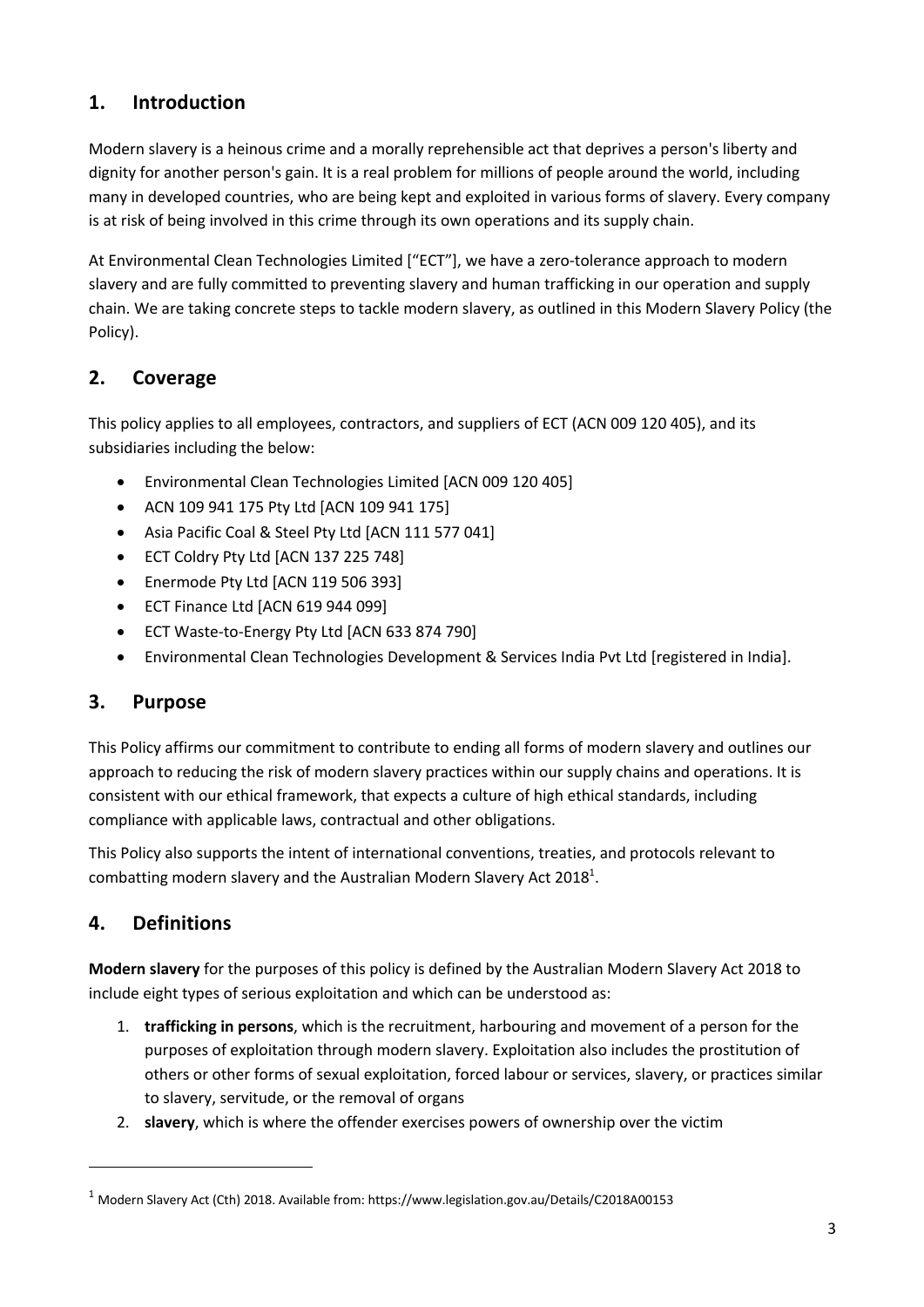- 3. **servitude** which is where the victim's personal freedom is significantly restricted, and they are not free to stop working or leave their place of work
- 4. **forced labour**, which is where the victim is either not free to stop working or not free to leave their place of work
- 5. **forced marriage**, which is where coercion, threats or deception are used to make a victim marry or where the victim does not understand or is incapable of understanding the nature and effect of the marriage ceremony
- 6. **debt bondage**, which is where the victim's services are pledged as security for a debt and the debt is manifestly excessive or the victim's services are not applied to liquidate the debt, or the length and nature of the services are not limited and defined
- 7. **the worst forms of child labour**, which involves situations where children are: exploited through slavery or similar practices, including for sexual exploitation; or engaged in hazardous work which may harm their health or safety, or used to produce or traffic drugs; and
- 8. **deceptive recruiting for labour or services** which is where the victim is deceived about whether they will be exploited through a type of modern slavery.

It can also extend to:

- entering into a commercial transaction involving a slave
- exercising control or direction over, or providing finance for, any commercial transaction involving a slave or act of slave trading
- conducting a business involving servitude or forced labour (including exercising control over the business or providing finance to it).

#### **Indicators of modern slavery** include:

- Individuals not being paid for the work they undertake
- Individuals being held in debt-bondage (being told they "still" owe money after having paid off a previous debt)
- An individual's passport being held by their "employer" in order to keep the individual at work
- Multiple benefit claimants having their benefits being paid into the same account
- An individual not having freedom of movement (i.e. Passport being taken)
- Clear exploitation of an individual by another for financial or sexual gain.

**Suppliers** is defined as any organisation or person who provides us with goods or services, including their subcontractors, agents, related entities and consultants.

**Supply chains** is defined as the products and services (including labour) that contribute to our own products and services. This includes products and services sourced in Australia or overseas and extends beyond direct suppliers.

### **5. Commitment**

We are committed to ensuring that there is no slavery, servitude, forced or compulsory human labour, abuse of power over vulnerable individuals, human trafficking or any other form of exploitation as continued in the definition of Modern Slavery in any part of our organisation or in our supply chain.

We welcome transparency and this Policy sets out for the public, our stakeholders, suppliers, and employees the approach we are taking in this regard.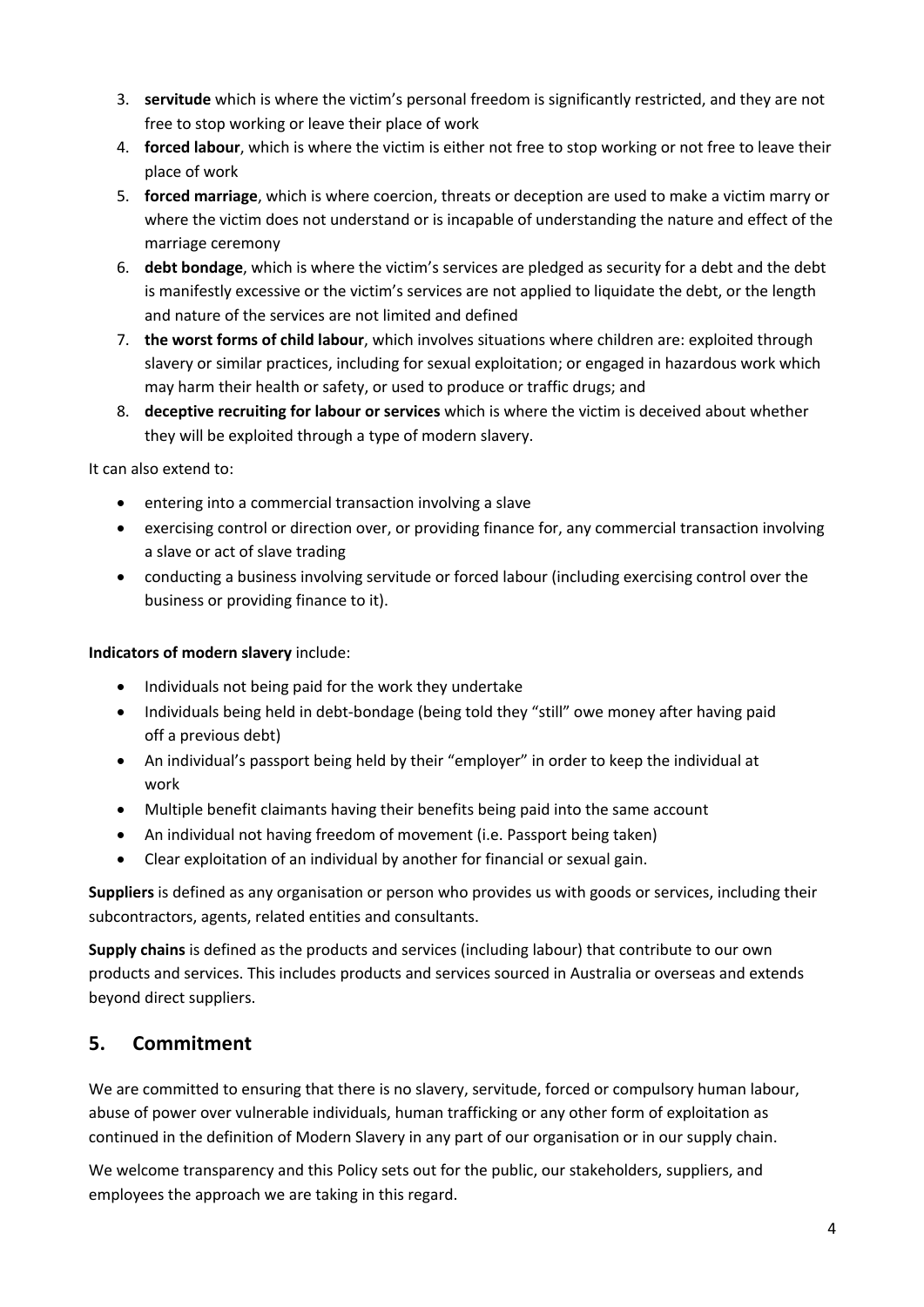# **6. Approach**

We will work proactively to reduce modern slavery within our supply chains and operations and expect all organisations we engage with to do the same.

#### **Recruitment**

At the point of recruitment, appropriate checks in accordance with relevant laws are carried out on prospective employees and our HR team works closely with the relevant teams in the local territories to make sure that pay and conditions are appropriately managed.

#### **Operations**

We maintain a Modern Slavery Policy (this Policy) outlining our approach to reducing the risk of modern slavery practices within our supply chains and operations. The Policy provides guidance on the we take to work with suppliers to reduce risks and the range of supports available for when we or a supplier becomes aware that someone is at risk of or affected by modern slavery practices.

When existing policies undergo policy review or new polices are under development, policy owners are required to identify existing modern slavery commitments that can be enhanced, or where modern slavery protections can be incorporated.

#### **Risk assessment**

We conduct an annual risk assessment of our supply chain by considering:

- The risk profile of individual countries based on the Global Slavery Index
- The business services rendered by the suppliers
- The presence of vulnerable demographic groups
- A news analysis and the insights of labour and human rights groups

This assessment will determine our response and the risk controls that we implement.

#### **Suppliers**

Suppliers must use best endeavours to ensure that there is no modern slavery in their supply chains and operations. In the event Suppliers identify any occurrence of, or material risk of modern slavery in their supply chains or operations

they are to take practical and effective steps to address that occurrence or risk. Suppliers must notify us as soon as practicable of any occurrence of, or material risk of modern slavery they have identified and notify relevant authorities where appropriate.

#### **Supplier due diligence**

We conduct due diligence on all new suppliers during on-boarding and on existing suppliers at regular intervals. This includes:

- Assessing risks in the provision of particular services
- Auditing the suppliers, and their health and safety standards, labour relations and employee contracts
- Requiring improvements to substandard employment practices
- Sanctioning suppliers that fail to improve their performance in line with our requirements

We require all suppliers to attest that:

• They don't use any form of forced compulsory or slave labour